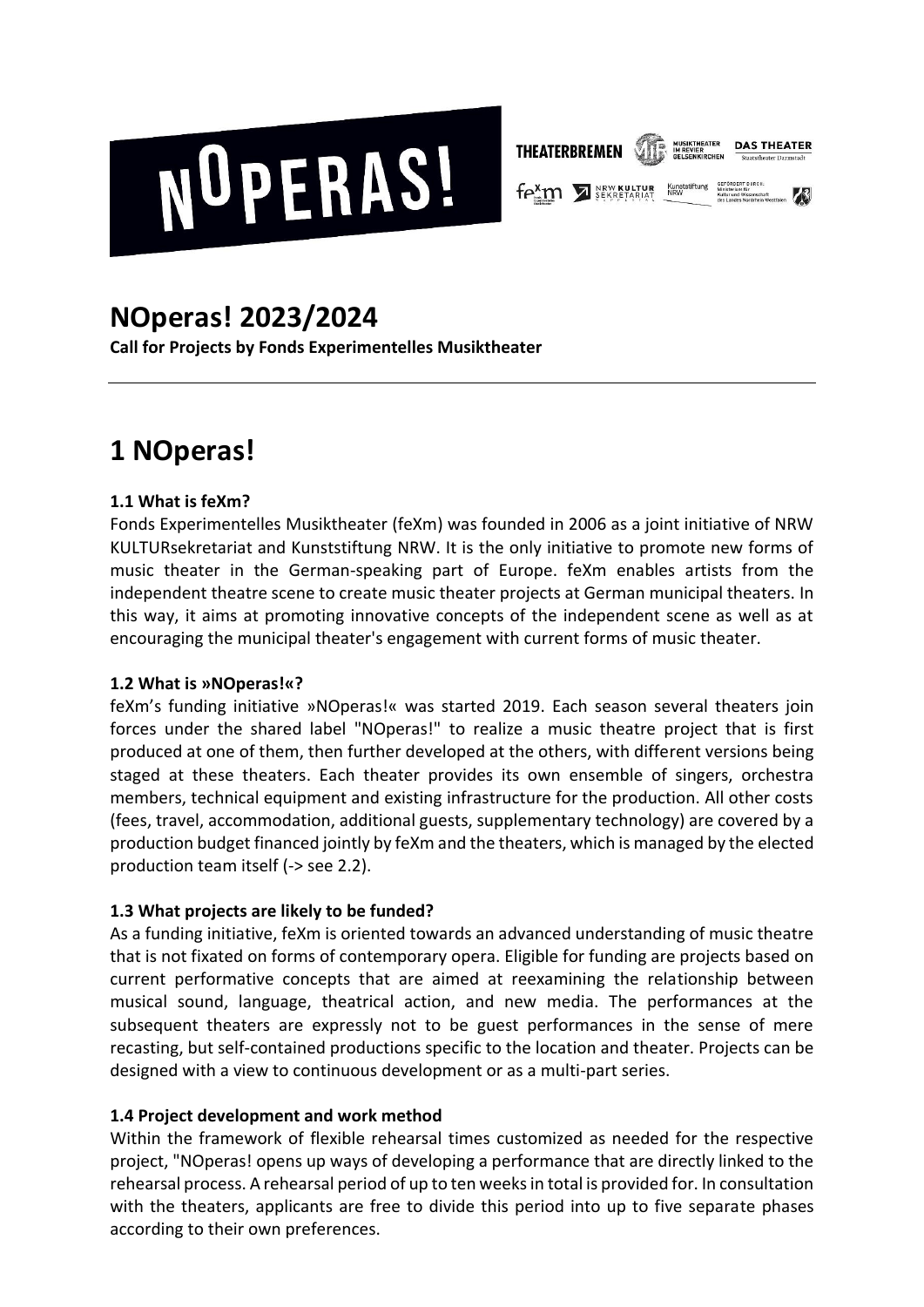#### **1.5 Who can apply?**

Applications are invited from teams across Europe that share responsibility for the interaction of the theatrical levels (composition, text, direction, stage). The group must include a production manager who is responsible for the basic tasks of organization in consultation with the theaters and the management of finances. Applications are open to teams throughout Europe. Teams are expected to cover from within their group all the artistic elements involved in their work such as composition, text, stage direction, set design and so forth. Their group must include a production manager responsible for the management of finances and for the basic tasks of organization in consultation with the theaters.

## **2 Call for Applications Season 2023/2024**

#### **2.1 The Theatres**

The following theatres will participate in "NOperas!" in the season of 2023/2024:

- o Musiktheater im Revier Gelsenkirchen,
- o Theater Bremen, and
- o Staatstheater Darmstadt.

The selected project will be produced first at Musiktheater im Revier, the further sequence is subject to later agreement.

#### **2.2 Services provided by feXm and the theaters**

The participating theaters provide

- o Ensemble of singers and instrumentalists,
- o crafts, workshop times, equipment, rehearsal rooms,
- o support in the areas of study, musical direction, dramaturgy, marketing.

In addition, feXm, together with the theaters, provides a production budget to be managed by the production team itself. Up to 200,000 euros are available for this in the 2023/2024 season. – Please note: Funding can only be made available to an organization of German legal form (such as a German production company that will be entrusted with handling of the project or to a group that constitutes a registered association or company under German law). There is no fixed guideline for the number of singers and instrumentalists from the theaters' ensembles and orchestras. Whether the theaters can provide additional stage actors (chorus, dancers, extras and, where available, actors) will be determined by further agreement. The production team is responsible for financing the following from the production budget:

o Fees, travel and accommodation expenses of the production team (including production management) and other guests involved in the work.

*For the calculation, a number of three performances at each of the participating theaters is to be taken as a basis. The current recommendations of the Bundesverband Freie Darstellende Künste (BDFK) provide guidelines for the lower fee limit:* 

- − *Rehearsals: 105 euros per day (with KSK membership) / 130 euros per day (without KSK membership).*
- − *Performances: 250,00 Euro per performance (with KSK-membership) / 280,00 Euro per performance (without KSK-membership)*
- o material for set design,
- o technical equipment, if not regularly available at the theaters.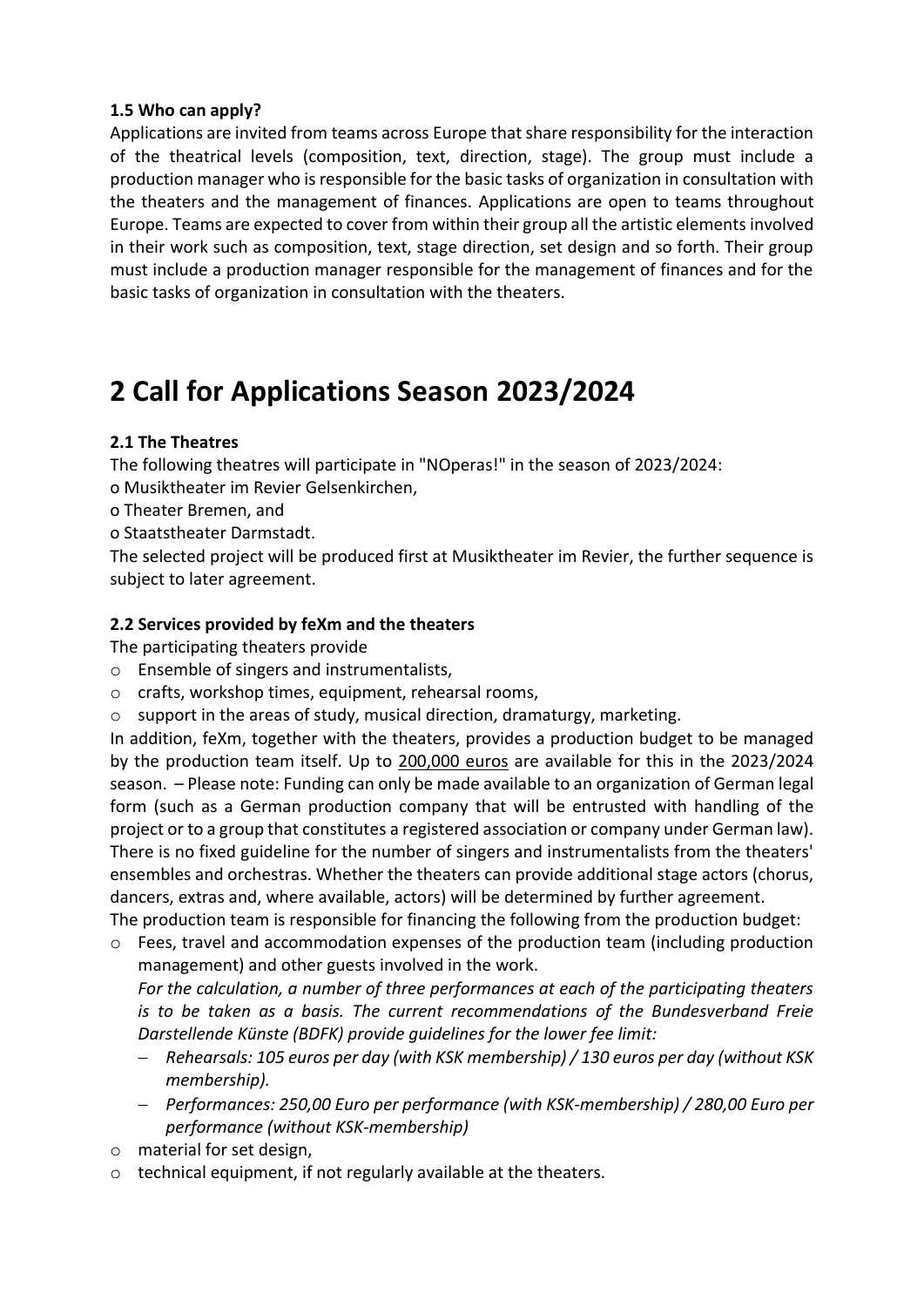#### **2.3 Function and further services of feXm**

Within the framework of the funded project, feXm acts not only as a funding institution, but also as a co-producer of the participating theaters. It provides organizational support, its own dramaturgical supervision and its own public relations work. This includes continuous media support during project development via social media and other digital media.

#### **2.4 Obligations of production team**

- o The openness of the intended work process requires flexibility in the coordination between production team and the theaters. Planning and more detailed elaboration of the concept must be based on the realities and possibilities of the theaters. Accordingly, the budget plan requested with the application can only be an initial guide to mutual orientation for both sides. In the course of the two-stage jury procedure ( $\rightarrow$  see 3.2), it remains to be adjusted or revised after more detailed discussions.
- $\circ$  The supervision by the dramaturge of feXm forms an important mediating link in the contact between production team and theaters. Throughout the production process, the feXm dramaturge must be involved at all times in consultations with the theaters and kept informed of the current status of the project.
- o The production team commits itself to active and continuous participation in accompanying measures carried out by feXm on the level of digital media.

#### **2.5 Time Range**

All performances will take place in the 2023/2024 season. By arrangement, rehearsals can begin already during the 2022/2023 season.

#### **2.6 Jury procedure**

A jury consisting of one representative of each of the participating theaters and of feXm as well as three independent experts will decide on the funded project on the basis of the applications received. The decision will be taken in the course of a two-stage procedure, which includes an in-depth interview with a group of up to five finalists. In the run-up to the interview, the finalists have the opportunity to get in touch with the theaters to find out more about the existing possibilities and opportunities.

#### **2.7 Deadlines**

The deadline for this call is 7/15/2022. The jury decision is targeted for September 2022.

# **3 Application**

#### **3.1 How Do I Apply?**

Applications should be submitted to **noperas@nrw-kultur.de**. With the application, a preliminary budget plan within the scope of the requested amount of funding is expected. Please adhere to the subdivision and naming of files outlined below when applying. Integrate all of your application materials into the six individual files listed. Do not attach additional files (audio, video, scores, play texts) to your application. If your application requires additional explanations, explain them in the form of a personal cover letter.